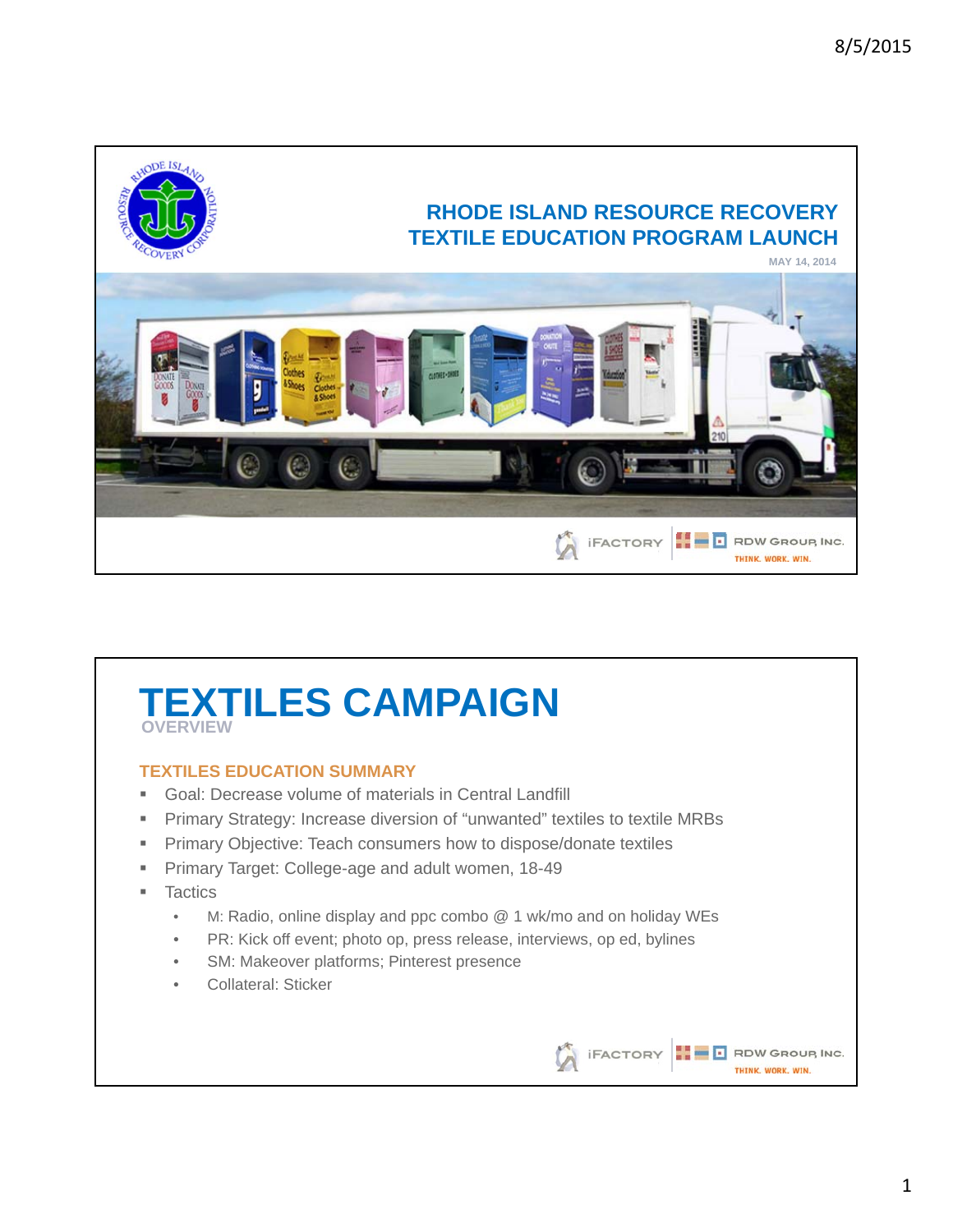This image cannot currently be displayed.

THINK, WORK, WIN.

# **BUSINESS GOALS**

- Reduce the amount of material buried in the Central Landfill
	- Extend its lifespan
	- Reserve space for nonperishable waste
- **Increase awareness of recycling and reuse options among Rhode Islanders**
- **Help municipalities reduce tipping fees through diversion**

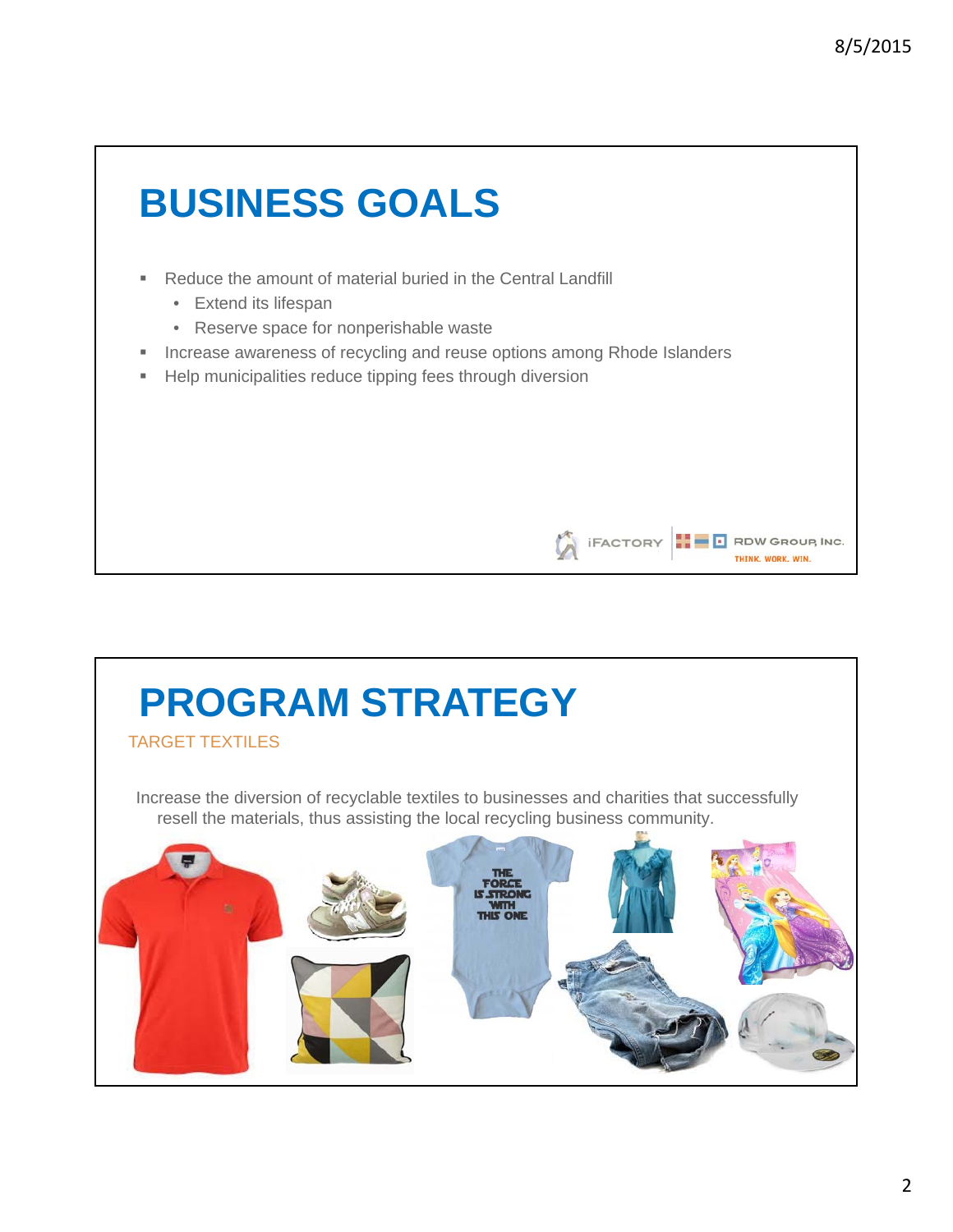

# **COMMUNICATIONS STRATEGIES**

## EMPHASIZE OUTCOMES

- **Persuade that recycling textiles is good for landfill life, local charities and businesses**
- **Explain that reduced municipal tipping fees benefit homeowners**
- **Educate on the afterlife of household textiles**

## TEACH MECHANICS

- Re-teach the rules
- **Barrage with visual information**
- Draw correlation to e-waste and plastic film recycling programs that RIRR has designed and championed

This image cannot currently be displayed.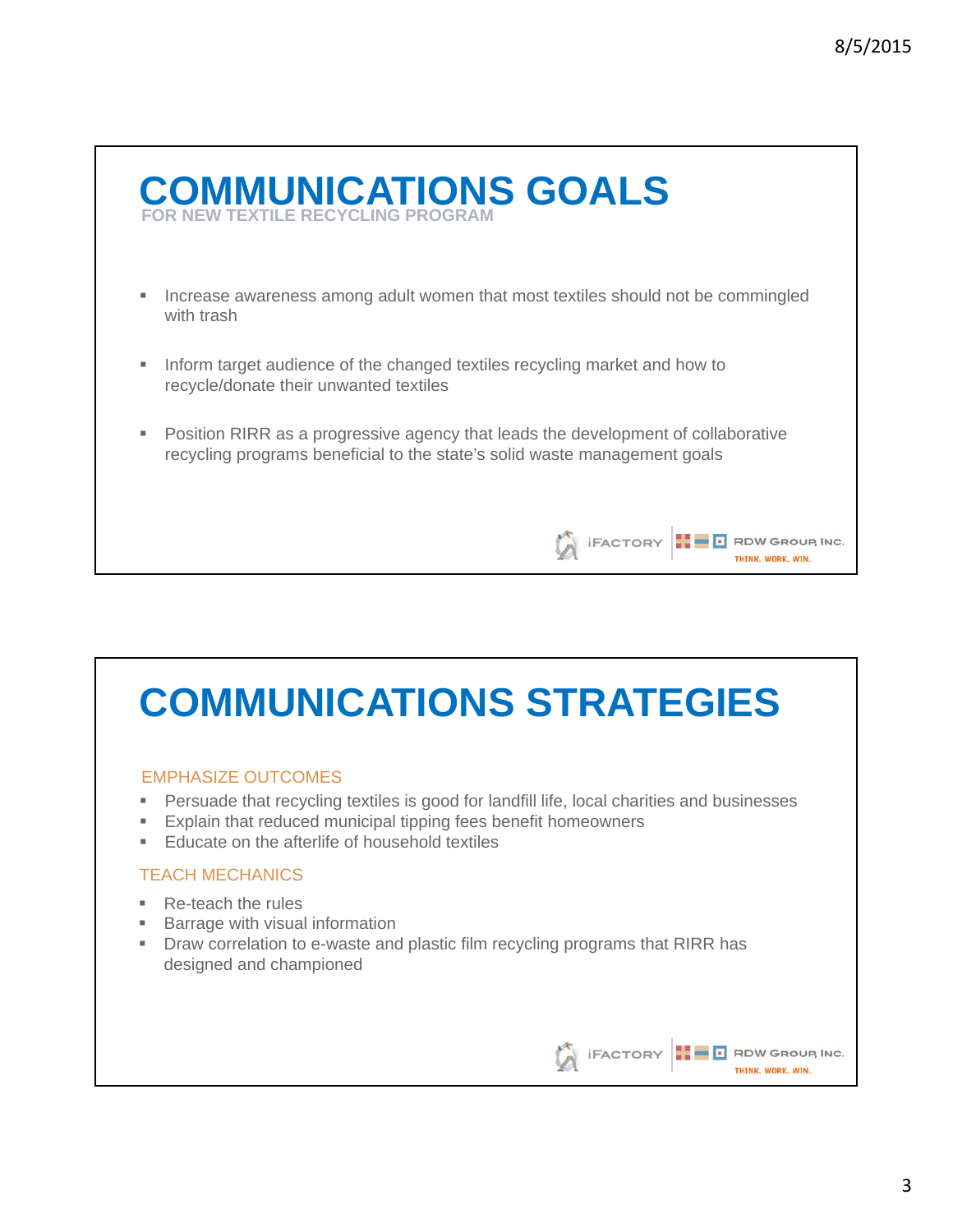# **MESSAGING**

- **Throwing textiles in the trash is wasteful**
- Donated textiles can be in poor condition but as long as they are clean, dry and odorless, they are acceptable for recycling
- Donating wearable clothing, shoes and textiles helps people who can't afford to purchase these items at retail prices
- Donating worn, ripped, or stained clothing is NOT a burden to clothing collection organizations; it's a bonus
- Resource Recovery's has a proven track record for designing innovative recycling programs that are successful and popular
- **RIRR collaborates with stakeholders to create recycling options for materials that are** not commonly recycled

# **AUDIENCES**

#### **DONORS & POTENTIAL DONORS**

- R.I. Women
- 18-49 (college age and adult)
- Responsible for 80% of textile purchases.
- **Average monthly spend** on clothing is \$121 per person.
- Routinely replace clothing, purses, shoes, etc. for self and occupants of household.
- Presumed to assume most responsibility for laundry and thinning of wardrobe.

#### **RI MEDIA, EARNED**

- Ch. 6, 10, 12 & Fox TV
- Rich Salit, Providence Journal
- **Community** newspapers
- **•** Online news sources (e.g., GoLocal, EcoRI)
- News and community radio programming
- **Ellen Lieberman, RI** Monthly

### **THE 8 RECYCLERS**

This image cannot currently be displayed.

THINK, WORK, WIN.

- Planet Aid
- Goodwill
- Salvation Army
- **Kiducation**
- **Recycling Associates**
- **Big Brothers/Big Sisters**

This image cannot currently be displayed.

- **Mint Green Planet**
- **St. Vincent de Paul**

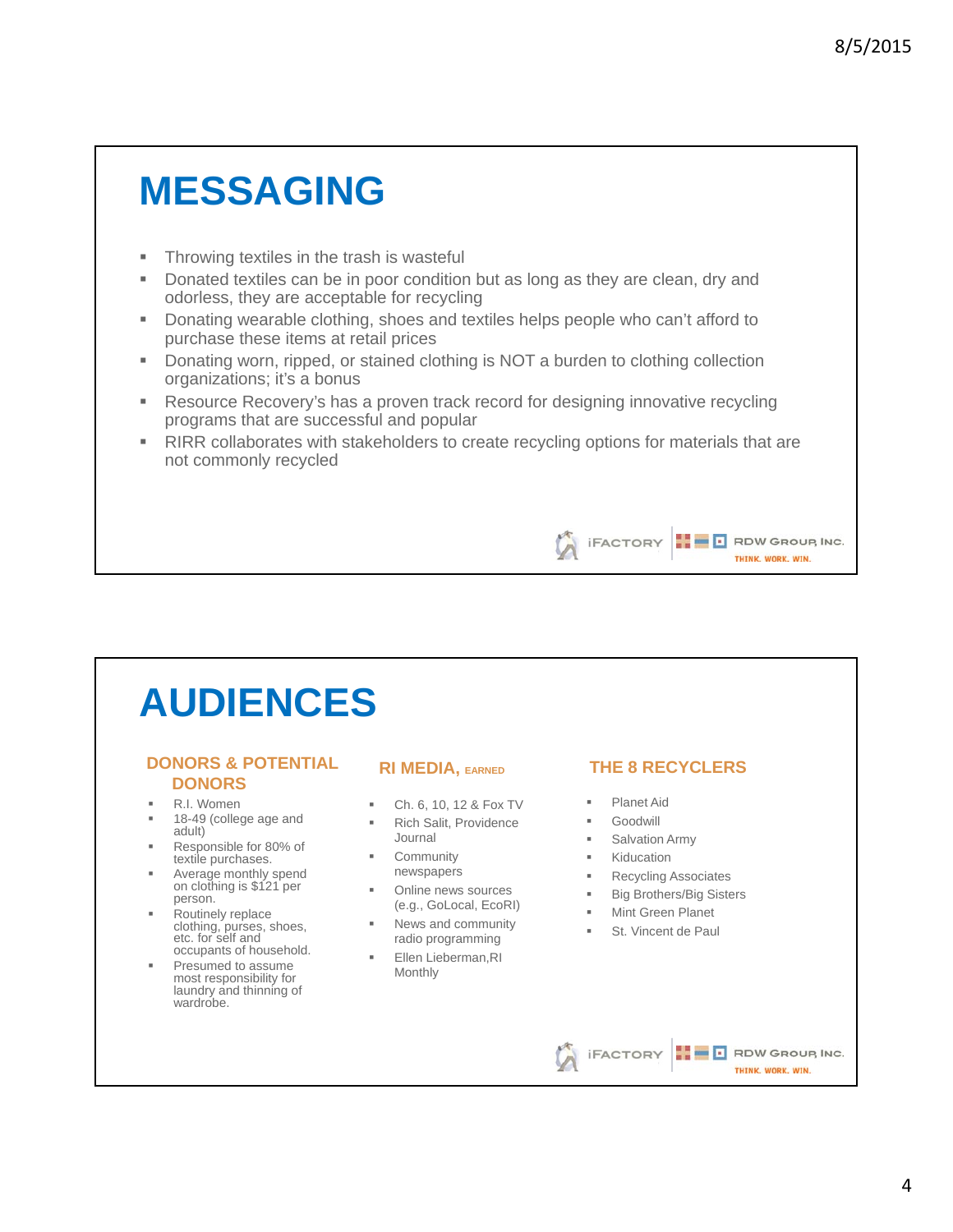This image cannot currently be displayed.

**THINK, WORK, WIN.** 

THINK, WORK, WIN.

# **TACTICS**

## **RESEARCH**

- **B** Issues Survey
	- Establish baseline understanding of textile recycling
	- Telephone survey of 400 Rhode Islanders
- **Evaluate conversations on textile recycling in social networks** 
	- Quick pulse, Baseline
- **Test creative expression for the textile campaign with stakeholder recyclers**

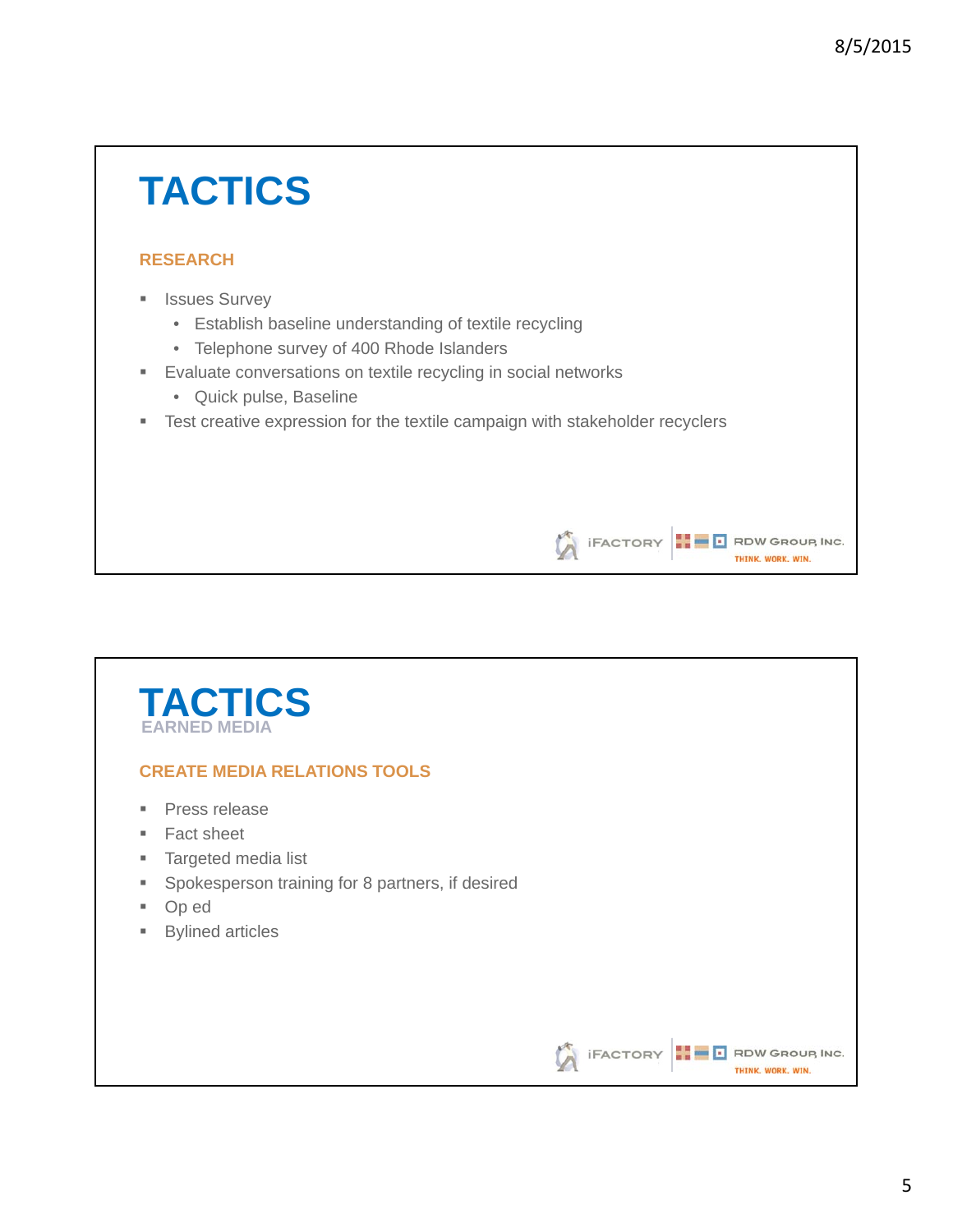



## **KICK OFF EVENT**

- **Weekend before Labor Day**
- Held at Warwick Mall parking lot, highway side
- **Locate collection bins from each partner with org reps manning tables; provide opportunity** for the public to interact with the org
- **Collect donated textiles, divide equally among the 8.**
- Raffle 1 grand prize, 2 runners up gift certificates to the Warwick Mall for "back to school" shopping
- Raffle stub to list key messaging and thank you.
- Create path to bins with clothesline containing images of the before/after products, printed on recycled/reused outdoor billboard vinyl and held up with clothespins (e.g., lone sock to pillow stuffing)
- Start collection with recognition of the 8 partners and ask RI's Teacher of the Year to make the ceremonial first donation.



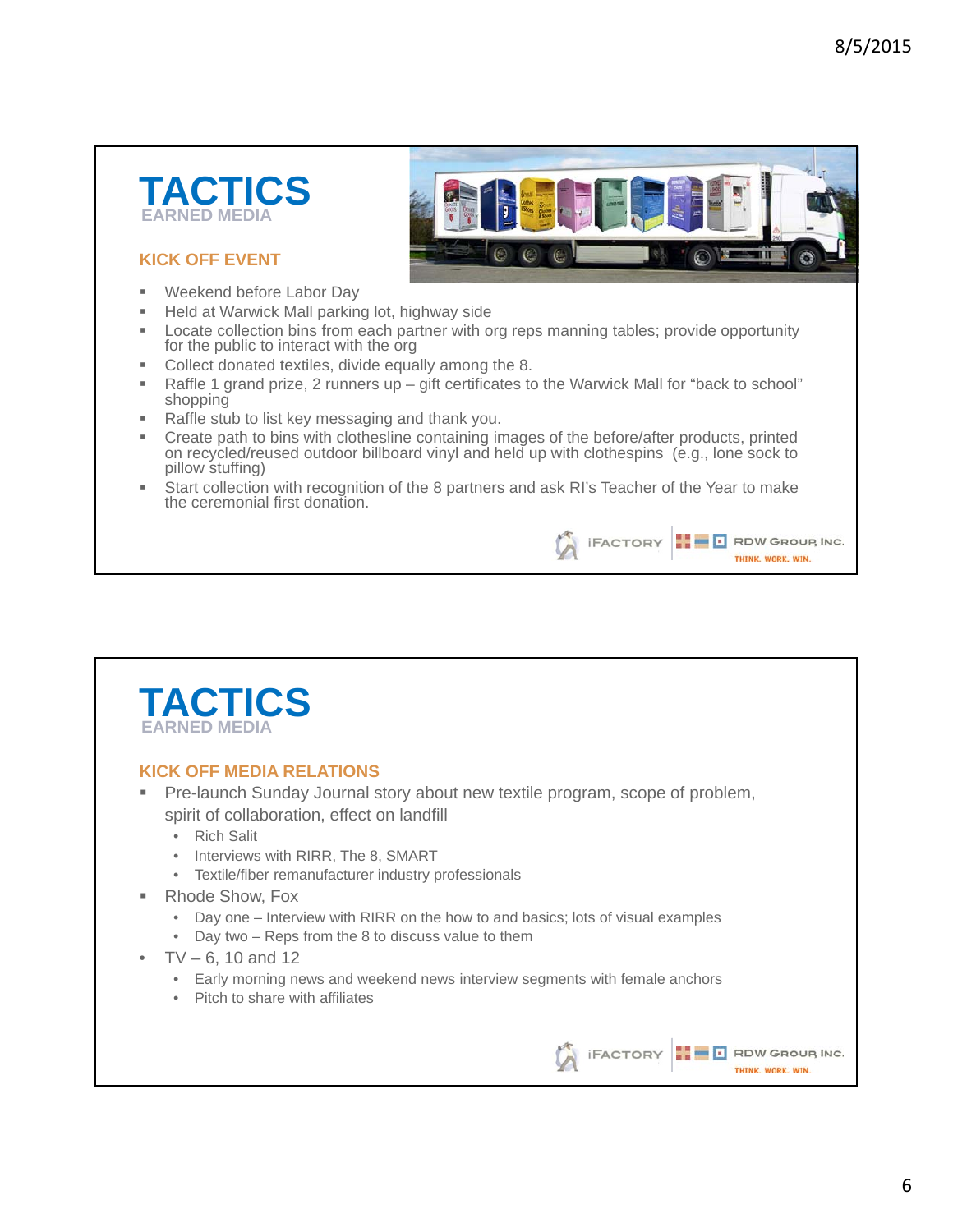## **TACTICS EARNED MEDIA**

### **KICK OFF MEDIA RELATIONS**

#### Providence Business News

- Business side of recycling industry, exports
- Interviews with RIRR, The 8, SMART
- Textile/fiber remanufacturer industry professionals
- What to do this weekend e-newsletter
- RI Monthly
	- Weekly e-newsletter
	- Pitch longer story about the 8 and why they need wearable as well as damaged textiles; value to landfill
- Radio
	- Long NPR segment with Ambar Espinoza; pitch to share with NPR affiliate stations
	- Bill George interview for B101, Coast 93.3 and 94 HJY
	- Art Berlutti, WADK
	- Gene Valicenti, WHJJ; Tara Granahan,WPRO
	- Amanda Leonardo, Cat Country & Kim Zandy, 92PRO-FM

## **TACTICS EARNED MEDIA**

#### **KICK OFF MEDIA RELATIONS**

- **Newspaper** 
	- Alexis Magner, ProJo Fashion editor
	- Sarah and Krystal's ProJo columns
	- Op Ed for all newspapers
	- Post-event Letter to Editor thanking participants
- All media
	- Send to events and calendar editors
	- Post on websites where allowed to self-post

This image cannot currently be displayed.

THINK, WORK, WIN.

This image cannot currently be displayed.

**THINK, WORK, WIN.**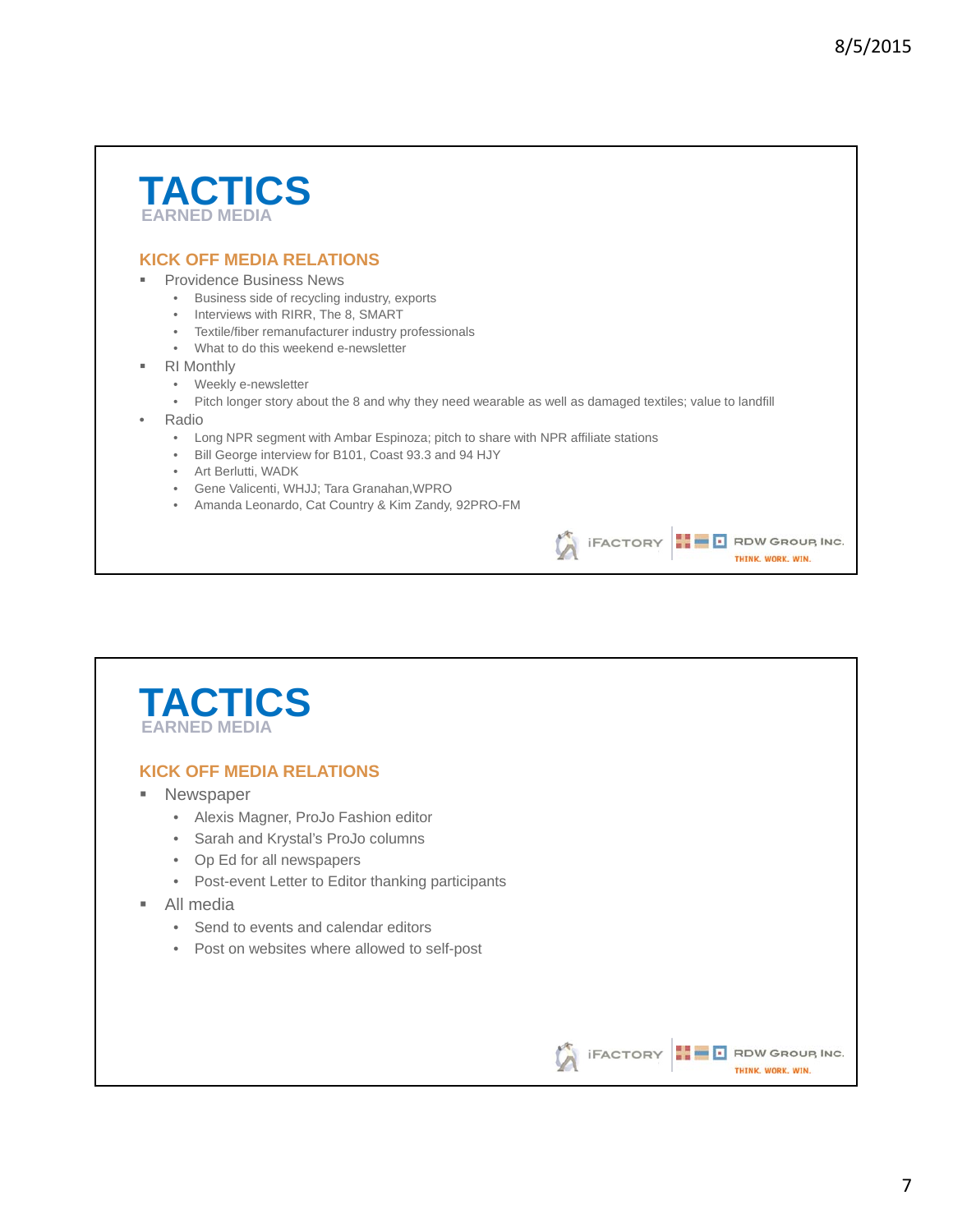## **TACTICS SOCIAL MEDIA**

## **INTEGRATE SOCIAL MEDIA**

- **Design changes/8 bins, less-than-perfect items** 
	- FB cover image
	- Twitter background
	- Kick-off promotion
		- Publicize event, call for donations
		- Grand Prize teaser
		- Date, location, post-publicity images, results
- Sustained effort
	- Education of what to/not to donate
	- Post donation travel of the items
	- Answer questions



### **AMPLIFY SOCIAL MEDIA**

- Promoted Content
	- Facebook boosted posts: Extend reach of textile education to RI users not associated with the page
	- Promoted tweets: Increase chances of RT and @mentions by promoting textile education tweets in RI among users that follow Feeds with a similar mission to RIRRC
- **Expansion to Pinterest (DID NOT IMPLEMENT)** 
	- Establish RIRRC Pinterest Business Page, driven by textile education activity
	- Create pinboards with insightful tips and facts about textiles, their future use, and the organizations that support textile reuse and recycling
	- Link applicable content back to the textile education website or RIRRC website to drive traffic and discovery



This image cannot currently be displayed.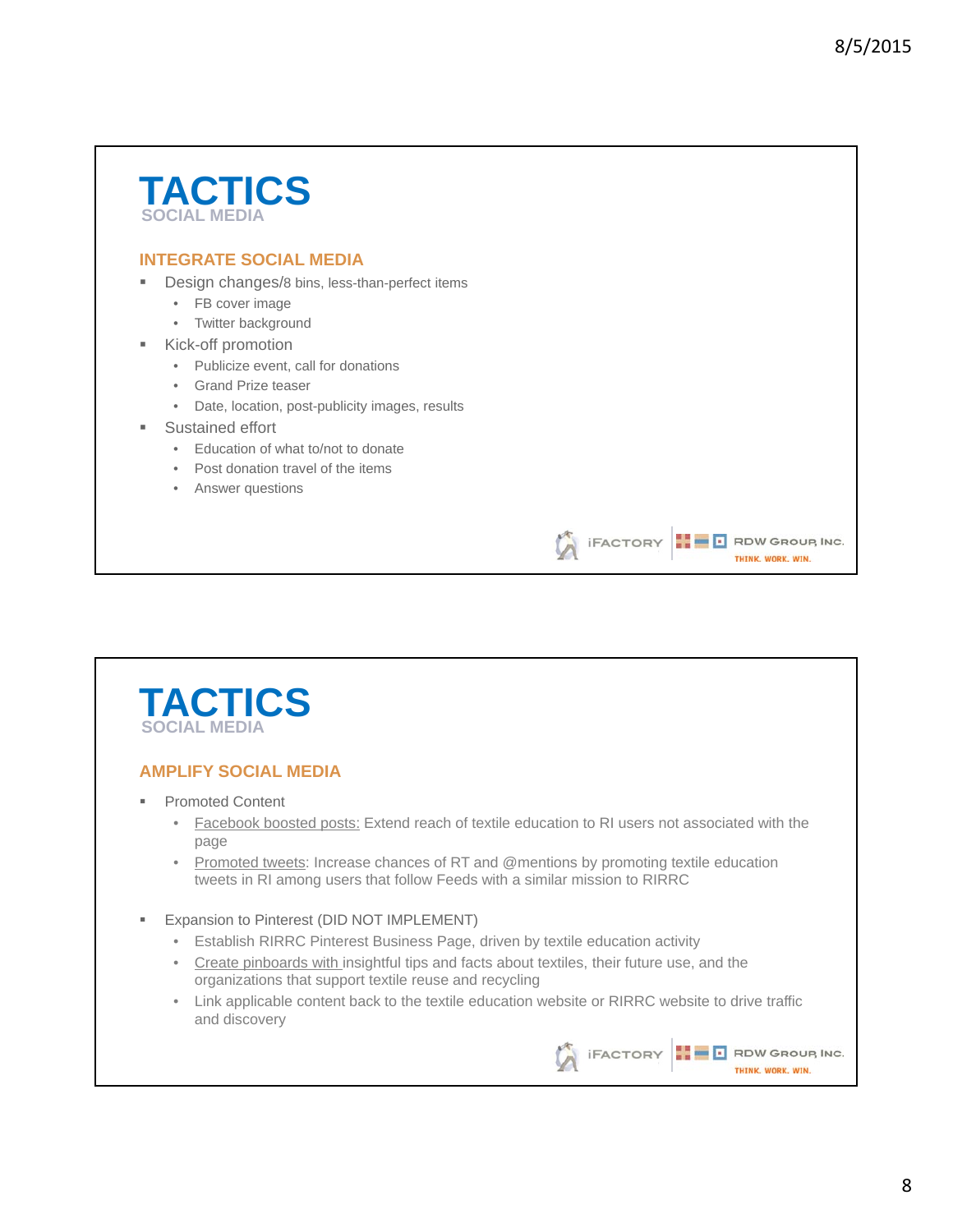

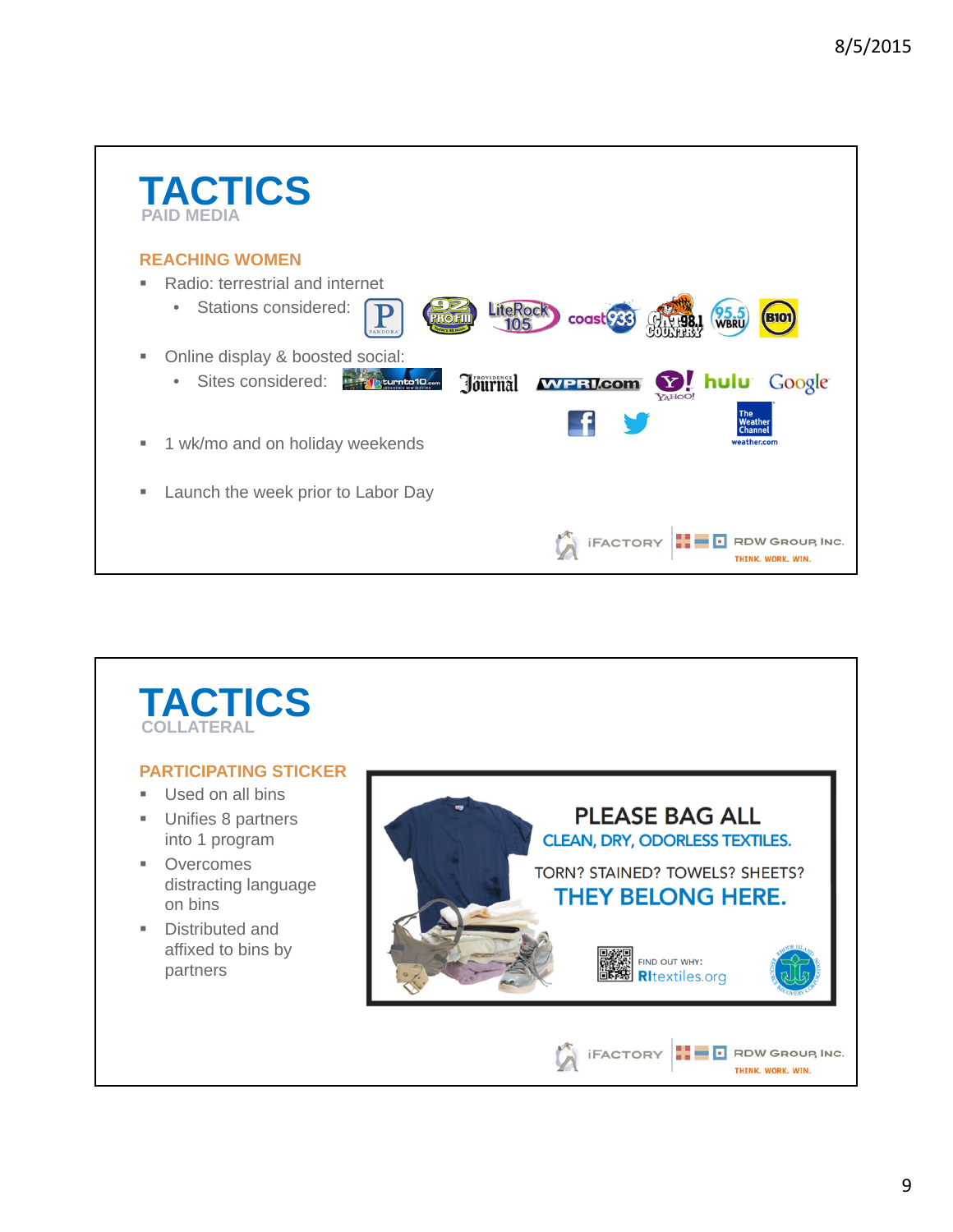This image cannot currently be displayed.

THINK, WORK, WIN.

# **BUDGET FY14-FY15 ALL IN**

## **ACCOUNT SERVICE ESTIMATE**

- Approximately 50 hours for June, 5 hours/month through June 2015
- **Approximately \$15,400/13 months**

### **MEDIA ESTIMATE**

- Approximately \$20,000 per week/7 months through June 30, 2015
- Actual: \$65,000 all in

### **SOCIAL MEDIA ESTIMATE**

- Approximately 5 hours/month
- Approximately \$8,400/year

### **RESEARCH**

 $$23.590$